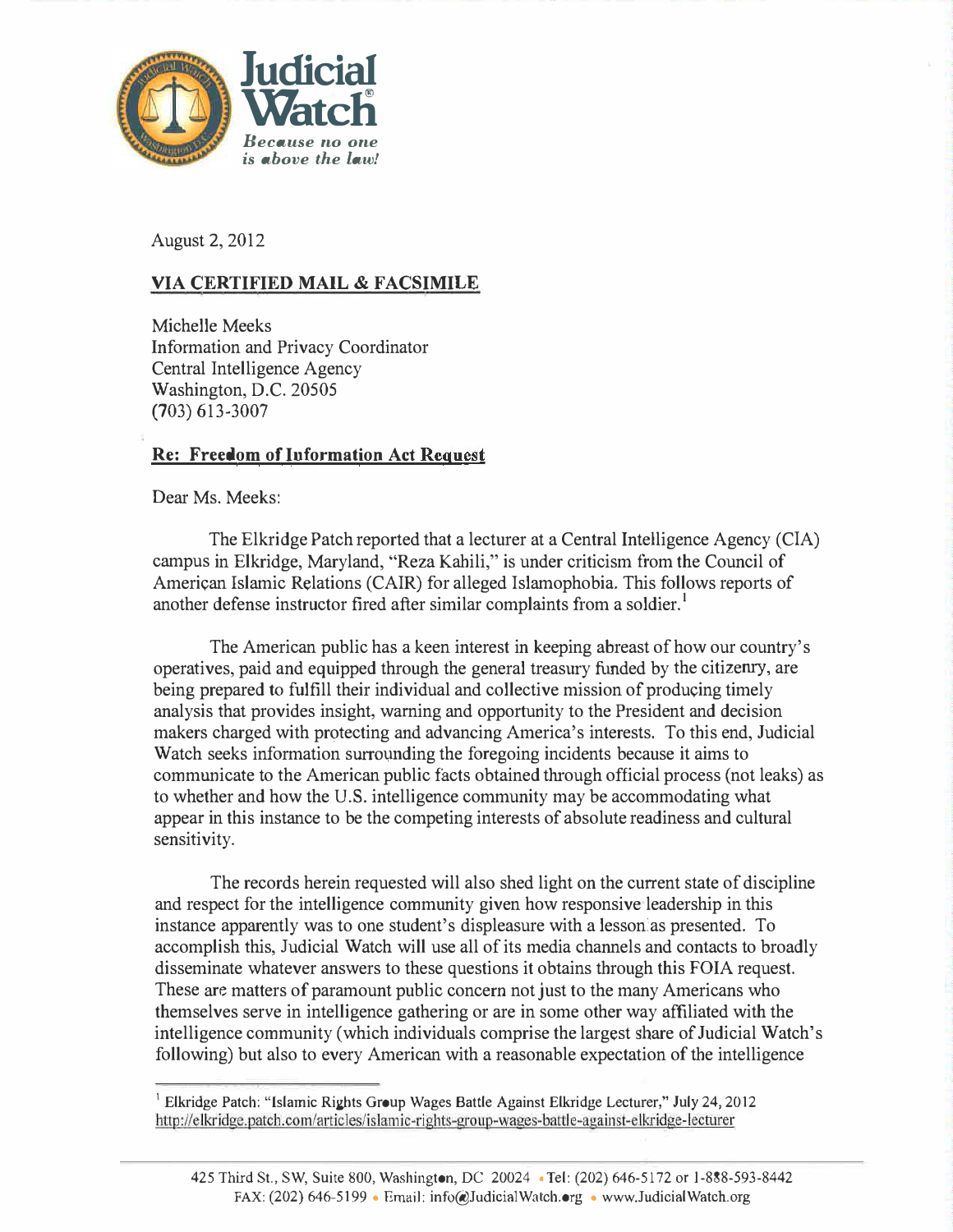CIA ·. August 2, 2012 Page 2 of 4

٠۴ ä.

community's awareness and information regarding Islamic jihadism in the wake of September 11, the U.S.S. Cole bombing, and continuing attacks by Muslim extremists alone or in concert with other terrorists. Judicial Watch performs this fact promulgation function absent of any profit motive whatsoever, driven solely by the twin objectives of advancing government transparency and accountability and ensuring fidelity to the rule of law.

841

Pursuant to the Freedom of Information Act (FOIA), 5 U.S.C.  $\S$  552, Judicial Watch, Inc. hereby requests that the CIA produce the following within twenty (20) business days:

- 1. All complaints of anti-Islamic content in any educational or training material by any individual;
- 2. Any educational or training material (including Powerpoint slides) complained of as being anti-Islamic or containing anti-Islamic content whether it was later deemed to be so or not;
- 3. All communications, including interagency or third-party communications, regarding the identification, alteration, or elimination of educational or training material alleged at any point to be anti-Islamic or contain anti-Islamic content whether it is ultimately deemed to be so or not.

We call your attention to President Obama's January 21, 2009 Memorandum concerning the Freedom of Information Act, in which he states:

> All agencies should adopt a presumption in favor of disclosure, in order to renew their commitment to the principles embodied in FOIA ... The presumption of disclosure should be applied to all decisions involving  $F O I A^2$

The memo further provides that ''The Freedom of Information Act should be administered with a clear presumption: In the case of doubt, openness prevails."

Nevertheless, if any responsive record or portion thereof is claimed to be exempt from production under FOIA, please provide sufficient identifying information with respect to each allegedly exempt record or portion thereof to allow us to assess the propriety of the claimed exemption. Vaughn v. Rosen, 484 F.2d 820 (D.C. Cir. 1973),  $cert.$  denied,  $415$  U.S.  $977$  (1974). In addition, any reasonably segregable portion of a responsive record must be provided, after redaction of any allegedly exempt material. 5

<sup>&</sup>lt;sup>2</sup> Freedom of Information Act. Pres. Mem. of January 21, 2009, 74 Fed. Reg. 4683.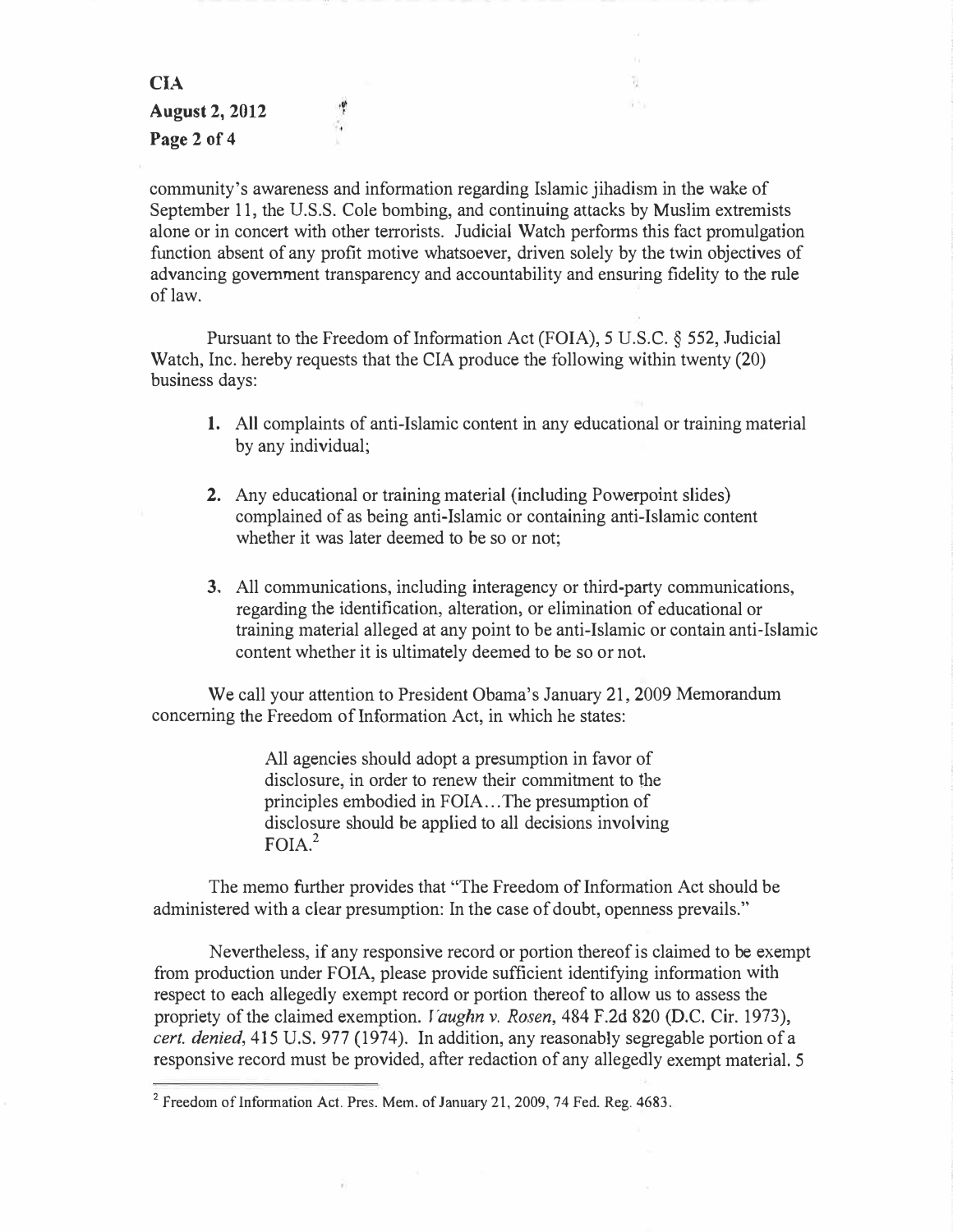# CIA August 2, 2012 Page 3 of 4

#### U.S.C. § 552(b).

For purposes of this request, the term "record" shall mean: (1) any written. printed, or typed material of any kind, including without limitation all correspondence, memoranda, notes, messages, letters, cards, facsimiles, papers, forms, telephone messages, diaries, schedules, calendars, chronological data, minutes, books, reports, charts, lists, ledgers, invoices, worksheets, receipts, returns, computer printouts, printed matter, prospectuses, statements, checks, statistics, surveys, affidavits, contracts, agreements, transcripts, magazine or newspaper articles, or press releases; (2) any electronically, magnetically, or mechanically stored material of any kind, including without limitation all electronic mail or e-mail; (3) any audio, aural, visual, or video records, recordings, or representations of any kind; (4) any graphic materials and data compilations from which information can be obtained; and (5) any materials using other means of preserving thought or expression.

Judicial Watch also hereby requests a waiver of both search and duplication fees pursuant to 5 U.S.C.  $\&$  552(a)(4)(A)(ii)(II) and (a)(4)(A)(iii). Judicial Watch is entitled to a waiver of search fees under 5 U.S.C.  $\frac{552(a)(4)(A)(ii)}{I}$  because it is a member of the news media. Cf. National Security Archive v. Department of Defense, 880 F.2d 1381, 1387 (D.C. Cir. l 989)(defining news media within FOIA context). Judicial Watch has also been recognized as a member of the news media in other FOIA litigation. See, e.g., Judicial Watch, Inc. v. U.S. Department of Justice, 133 F. Supp.2d 52 (D.D.C. 2000); and, Judicial Watch, Inc. v. Department of Defense, 2006 U.S. Dist. LEXIS 44003, \*1 (D.D.C. June 28, 2006). Judicial Watch regularly obtains information about the operations and activities of government through FOIA and other means, uses its editorial skills to turn this information into distinct works, and publishes and disseminates these works to the public. It intends to do likewise with the records it receives in response to this request.

Judicial Watch also is entitled to a complete waiver of both search fees and duplication fees pursuant to 5 U.S.C.  $\S$  552(a)(4)(A)(iii). Under this provision, records:

> shall be furnished without any charge or at a charge reduced below the fees established under clause (ii) if disclosure of the information is in the public interest because it is likely to contribute significantly to public understanding of the operations or activities of government and is not primarily in the commercial interest of the requester.

### 5 U.S.C. § 552(a)(4)(A)(iii).

In addition, if records are not produced within twenty (20),business days, Judicial Watch is entitled to a complete waiver of search and duplication fees under Section 6(b)

۱